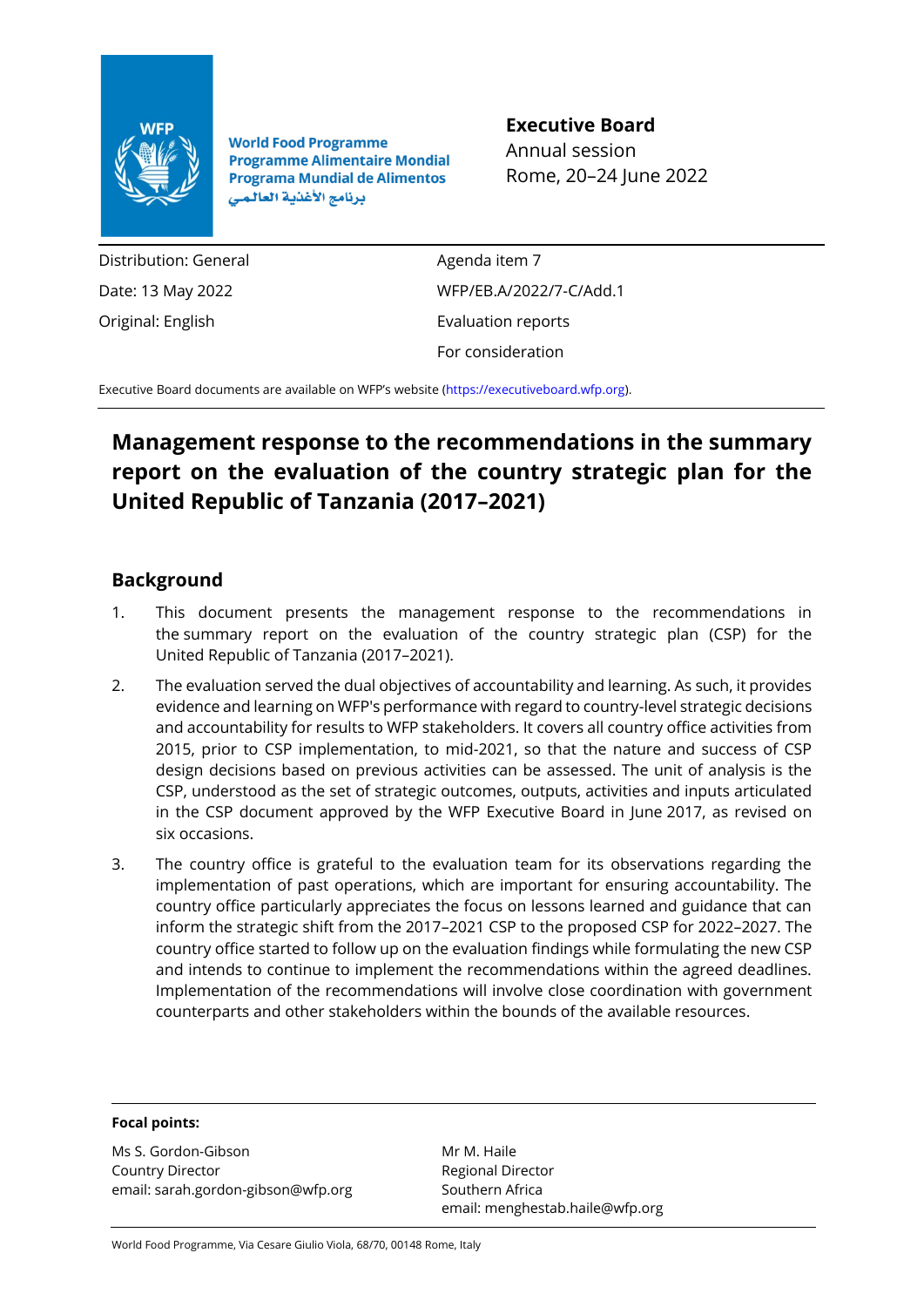- 4. The evaluation generated four recommendations with several detailed sub-recommendations. Two recommendations are strategic and two are operational. All the recommendations are to be implemented by the country office, with support from divisions or units at headquarters and the Regional Bureau for Southern Africa.
- 5. The response sets out whether WFP agrees, partially agrees or disagrees with each evaluation recommendation and sub-recommendation. It presents the planned (or completed) actions, responsibilities and timelines for implementation of those recommendations.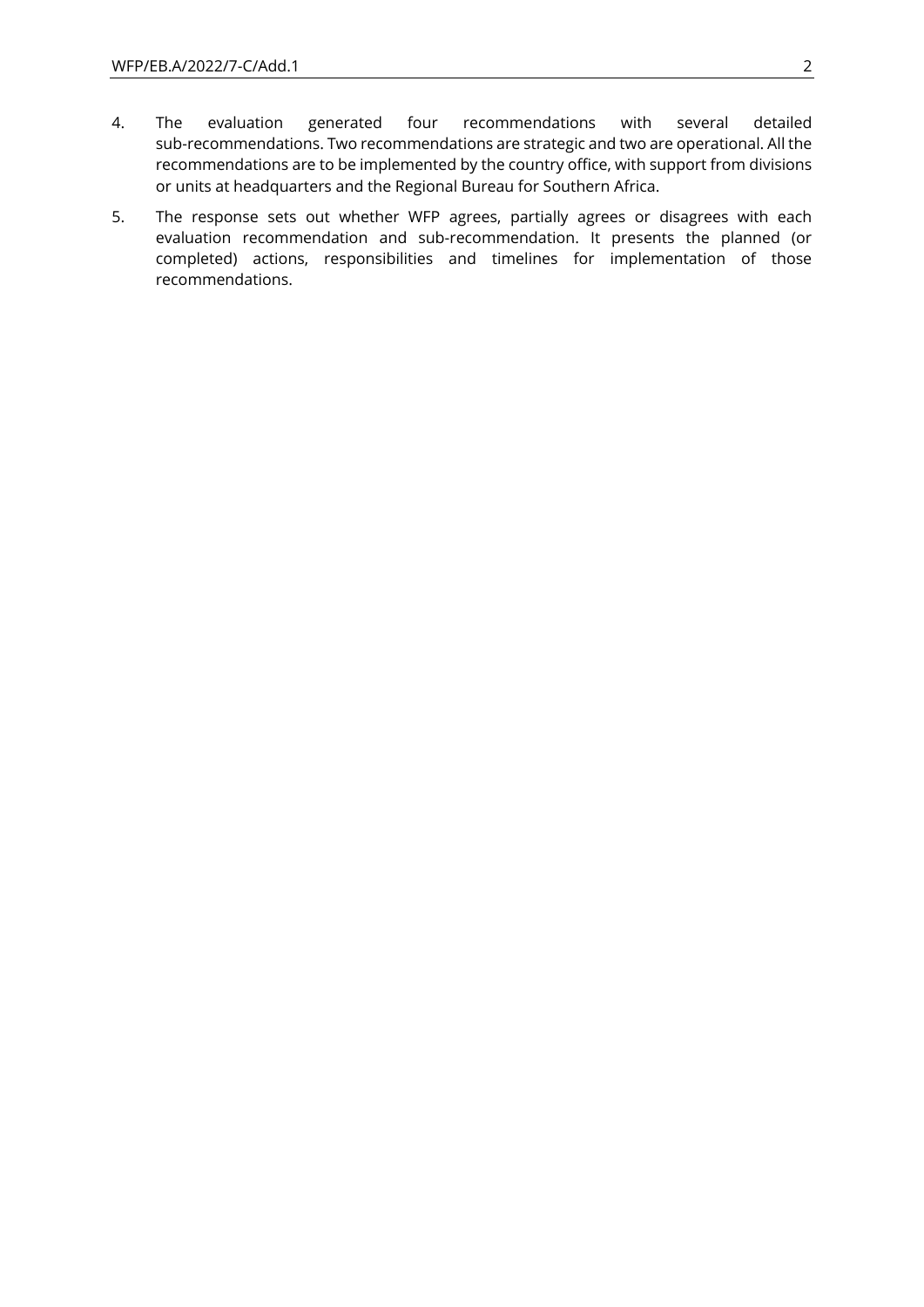$\blacksquare$ 

| MANAGEMENT RESPONSE TO THE RECOMMENDATIONS IN THE SUMMARY REPORT ON THE EVALUATION<br>OF THE COUNTRY STRATEGIC PLAN FOR THE UNITED REPUBLIC OF TANZANIA (2017-2021)                                                                                                                                                                                            |                                                                                                                   |                               |                                                                                                                                                                                                                                                                                                                                                                                                                              |                                                                                                  |                           |  |
|----------------------------------------------------------------------------------------------------------------------------------------------------------------------------------------------------------------------------------------------------------------------------------------------------------------------------------------------------------------|-------------------------------------------------------------------------------------------------------------------|-------------------------------|------------------------------------------------------------------------------------------------------------------------------------------------------------------------------------------------------------------------------------------------------------------------------------------------------------------------------------------------------------------------------------------------------------------------------|--------------------------------------------------------------------------------------------------|---------------------------|--|
| <b>Recommendations and</b><br>sub-recommendations                                                                                                                                                                                                                                                                                                              | Recommendation<br>and sub-<br>recommendation<br>lead (with<br>supporting offices<br>and divisions in<br>brackets) | <b>Management</b><br>response | <b>Actions to be taken</b>                                                                                                                                                                                                                                                                                                                                                                                                   | <b>Action lead (with</b><br>supporting offices<br>and divisions in<br>brackets)                  | <b>Action</b><br>deadline |  |
| <b>Priority: High</b><br><b>Overall deadline: June 2022</b><br>1. Focus on thematic areas where the<br>country office has demonstrated that it<br>can add value - refugees, nutrition and<br>agriculture - and apply a long-term view                                                                                                                          | Country office                                                                                                    | Agreed                        |                                                                                                                                                                                                                                                                                                                                                                                                                              |                                                                                                  |                           |  |
| 1.1 Ensure that new and experimental<br>activities are linked to existing initiatives to<br>enhance relevance, effectiveness and<br>efficiency and thus their potential for<br>success and stakeholder buy-in. (June 2022)                                                                                                                                     | Country office                                                                                                    | Agreed                        | 1. The innovation hub has been incorporated<br>into the country office and no longer exists as a<br>stand-alone unit.<br>Similarly, innovation is not a separate outcome<br>but is mainstreamed throughout the outcomes.<br>Where relevant, a percentage of each activity<br>budget (of the CSP needs-based plan budget) is<br>dedicated to innovation to ensure that it is<br>taken into consideration at the design stage. | Country office                                                                                   | June 2022                 |  |
| 1.2 Ensure appropriate balance in change<br>pathways across a longer timeline than the<br>individual country strategic plan,<br>particularly for translating direct<br>operational roles into government system<br>implementation at scale. This can be done<br>through:<br>• a parallel process of country<br>strategic plan lifetime and<br>annual planning; | Country office                                                                                                    | Agreed                        | 2. The new CSP, covering 2022-2027, has a<br>long-term vision, to 2032 (which takes it through<br>the next two CSPs). This long-term vision is<br>clearly defined in the CSP.<br>The country office will develop a theory of<br>change, including long-term goals, risks and<br>assumptions.                                                                                                                                 | Country office<br>management,<br>head of<br>programme, and<br>monitoring and<br>evaluation units | June 2022                 |  |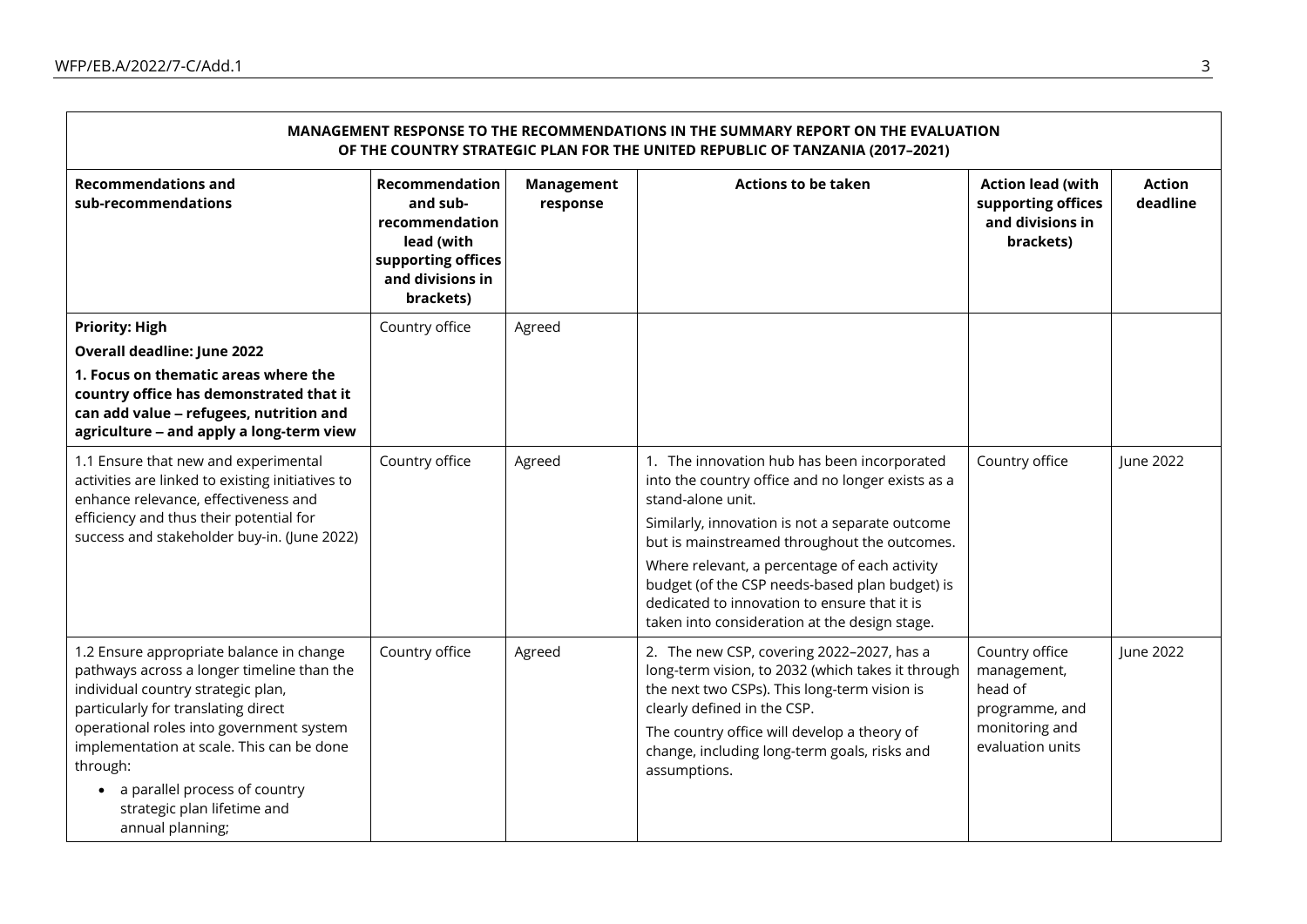$\blacksquare$ 

| MANAGEMENT RESPONSE TO THE RECOMMENDATIONS IN THE SUMMARY REPORT ON THE EVALUATION<br>OF THE COUNTRY STRATEGIC PLAN FOR THE UNITED REPUBLIC OF TANZANIA (2017-2021)                                                                                                                                                                                                                                                                                           |                                                                                                                          |                               |                                                                                                                                                                                                                        |                                                                                                  |                           |  |
|---------------------------------------------------------------------------------------------------------------------------------------------------------------------------------------------------------------------------------------------------------------------------------------------------------------------------------------------------------------------------------------------------------------------------------------------------------------|--------------------------------------------------------------------------------------------------------------------------|-------------------------------|------------------------------------------------------------------------------------------------------------------------------------------------------------------------------------------------------------------------|--------------------------------------------------------------------------------------------------|---------------------------|--|
| <b>Recommendations and</b><br>sub-recommendations                                                                                                                                                                                                                                                                                                                                                                                                             | <b>Recommendation</b><br>and sub-<br>recommendation<br>lead (with<br>supporting offices<br>and divisions in<br>brackets) | <b>Management</b><br>response | <b>Actions to be taken</b>                                                                                                                                                                                             | <b>Action lead (with</b><br>supporting offices<br>and divisions in<br>brackets)                  | <b>Action</b><br>deadline |  |
| a long-term theory of change that<br>should - theoretically and practically<br>(since theories of change typically<br>cover a 10-15-year process) - inform<br>several sequential country strategic<br>plans. The first country strategic plan<br>should be used as an incubator to<br>conceptualize, test and validate new<br>activities and assess their scalability<br>before adopting them as strategic<br>outcomes in a second country<br>strategic plan. |                                                                                                                          |                               |                                                                                                                                                                                                                        |                                                                                                  |                           |  |
| <b>Priority: Medium</b><br><b>Overall deadline: June 2022</b><br>2. Improve the definition of change<br>pathways across the country<br>strategic plan                                                                                                                                                                                                                                                                                                         | Country office                                                                                                           | Agreed                        |                                                                                                                                                                                                                        |                                                                                                  |                           |  |
| 2.1 Itemize in detail the assumptions<br>underlying the envisaged change pathways<br>- including internal and external risks and<br>opportunities - to ensure that the country<br>strategic plan has sufficient capacity for<br>adaptive management, if necessary. This is<br>especially needed when strategic outcomes<br>focus on new workstreams that explore<br>new areas of work and new organizational<br>functions. (June 2022)                        | Country office                                                                                                           | Agreed                        | 1. During the formulation of the new CSP, the<br>country office reassessed and redefined risks<br>and assumptions taking into account WFP's<br>strategic objectives. This has been reviewed by<br>the regional bureau. | Country office<br>management,<br>head of<br>programme, and<br>monitoring and<br>evaluation units | June 2022                 |  |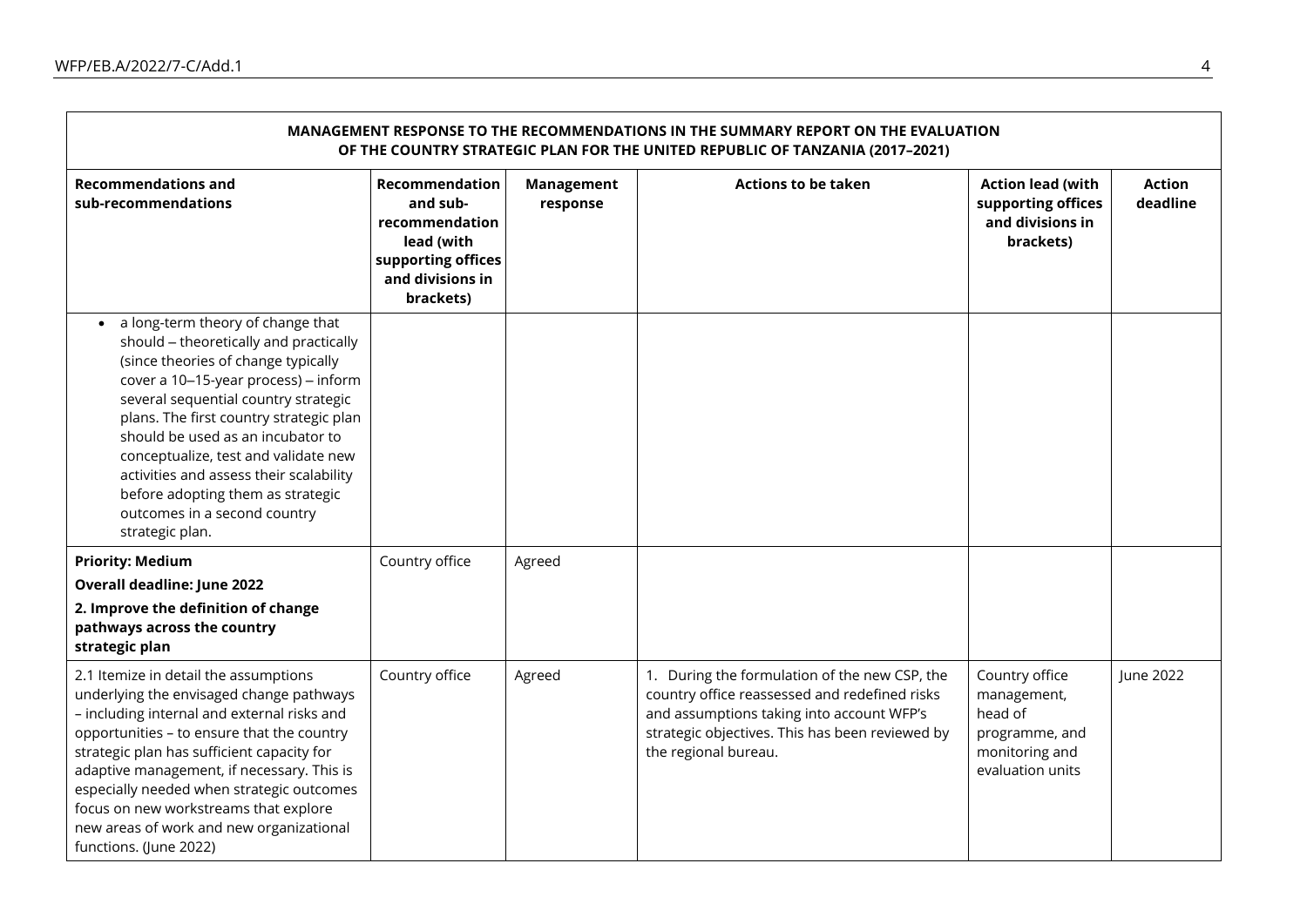| MANAGEMENT RESPONSE TO THE RECOMMENDATIONS IN THE SUMMARY REPORT ON THE EVALUATION<br>OF THE COUNTRY STRATEGIC PLAN FOR THE UNITED REPUBLIC OF TANZANIA (2017-2021)                                                                                                        |                                                                                                                   |                        |                                                                                                                                                                                                                                                                                                              |                                                                                 |                           |  |  |
|----------------------------------------------------------------------------------------------------------------------------------------------------------------------------------------------------------------------------------------------------------------------------|-------------------------------------------------------------------------------------------------------------------|------------------------|--------------------------------------------------------------------------------------------------------------------------------------------------------------------------------------------------------------------------------------------------------------------------------------------------------------|---------------------------------------------------------------------------------|---------------------------|--|--|
| <b>Recommendations and</b><br>sub-recommendations                                                                                                                                                                                                                          | Recommendation<br>and sub-<br>recommendation<br>lead (with<br>supporting offices<br>and divisions in<br>brackets) | Management<br>response | <b>Actions to be taken</b>                                                                                                                                                                                                                                                                                   | <b>Action lead (with</b><br>supporting offices<br>and divisions in<br>brackets) | <b>Action</b><br>deadline |  |  |
| 2.2 Follow through on conceptual<br>integration of the strategic outcomes<br>through integrated stakeholder and/or<br>geographic targeting. (June 2022)                                                                                                                    | Country office                                                                                                    | Agreed                 | 2. An integrated approach was used in the<br>development of the new CSP. The four strategic<br>outcomes together capture the long-term vision<br>of what WFP wants to achieve, and all outcomes<br>are linked and complementary.                                                                             | Country office<br>management and<br>head of<br>programme                        | June 2022                 |  |  |
| 2.3 Reflect priority cross-cutting issues in<br>pathways and target setting by, for instance,<br>including meaningful gender targets that<br>seek to ensure gender-responsive<br>programming or ideally, where possible,<br>gender-transformative outcomes.<br>(June 2022) | Country office                                                                                                    | Agreed                 | 3. The country office joined the WFP corporate<br>Gender Transformation Programme, which<br>mainstreams gender into programmes, systems<br>and partnerships. Significant progress has<br>already been made with the required<br>benchmarks, and the country office should<br>complete the programme in 2022. | Country office<br>monitoring and<br>evaluation unit                             | June 2022                 |  |  |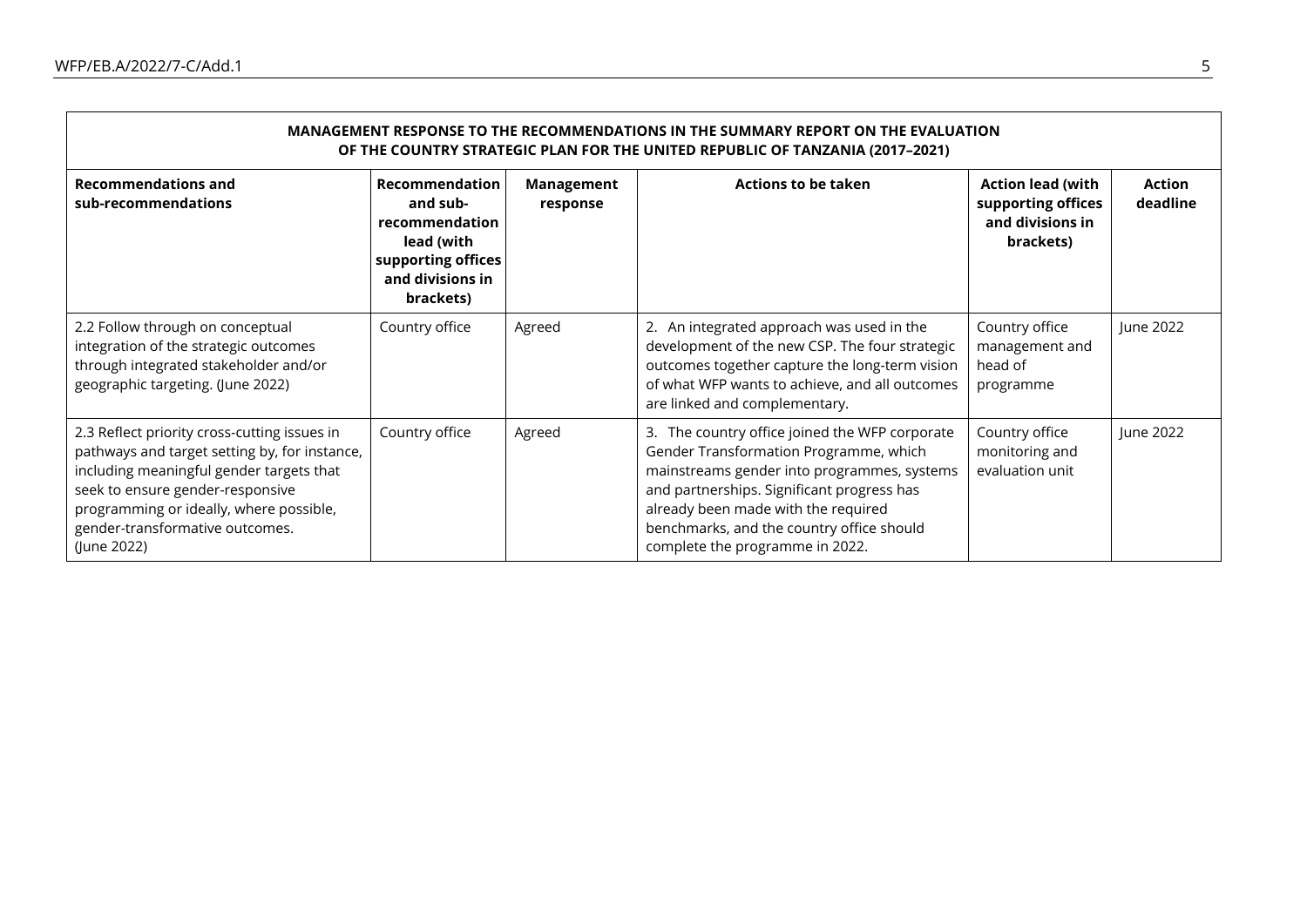| MANAGEMENT RESPONSE TO THE RECOMMENDATIONS IN THE SUMMARY REPORT ON THE EVALUATION<br>OF THE COUNTRY STRATEGIC PLAN FOR THE UNITED REPUBLIC OF TANZANIA (2017-2021)                                     |                                                                                                                   |                                                                                                                                                       |                                                                                                                                                                                                                                                                    |                                                                                 |                           |  |  |
|---------------------------------------------------------------------------------------------------------------------------------------------------------------------------------------------------------|-------------------------------------------------------------------------------------------------------------------|-------------------------------------------------------------------------------------------------------------------------------------------------------|--------------------------------------------------------------------------------------------------------------------------------------------------------------------------------------------------------------------------------------------------------------------|---------------------------------------------------------------------------------|---------------------------|--|--|
| <b>Recommendations and</b><br>sub-recommendations                                                                                                                                                       | Recommendation<br>and sub-<br>recommendation<br>lead (with<br>supporting offices<br>and divisions in<br>brackets) | <b>Management</b><br>response                                                                                                                         | <b>Actions to be taken</b>                                                                                                                                                                                                                                         | <b>Action lead (with</b><br>supporting offices<br>and divisions in<br>brackets) | <b>Action</b><br>deadline |  |  |
| <b>Priority: Low</b>                                                                                                                                                                                    | Country office                                                                                                    | Partially agreed                                                                                                                                      |                                                                                                                                                                                                                                                                    |                                                                                 |                           |  |  |
| <b>Overall deadline: June 2023</b><br>3. Set up an operational framework for                                                                                                                            |                                                                                                                   |                                                                                                                                                       |                                                                                                                                                                                                                                                                    |                                                                                 |                           |  |  |
| analysing performance data regularly in<br>order to make effective adaptive<br>management decisions using a<br>structured approach                                                                      |                                                                                                                   |                                                                                                                                                       |                                                                                                                                                                                                                                                                    |                                                                                 |                           |  |  |
| 3.1 Identify and address data gaps and<br>inconsistencies. (June 2023)                                                                                                                                  | Country office                                                                                                    | Partially agreed.<br>Data gaps are<br>mainly related to<br>strategic<br>outcomes 4 and 5<br>activities that<br>have not been<br>fully<br>implemented. | 1. The country office monitoring and<br>evaluation unit will report on the performance<br>of each activity under the CSP using the<br>indicators prescribed by corporate guidelines<br>and to that end will ensure that the data<br>needed to do so are collected. | Country office<br>monitoring and<br>evaluation unit                             | June 2023                 |  |  |
| 3.2 Set up a monitoring system for<br>analysing performance trends and apply<br>learning from the analysis to adapt strategic<br>and operational elements of the country<br>strategic plan. (June 2023) | Country office                                                                                                    | Partially agreed.<br>The monitoring<br>system is already<br>fully functional as<br>per corporate<br>requirements.                                     | 2. The country office will set up a monitoring<br>system aligned with the corporate results<br>framework and the minimum monitoring<br>requirements.                                                                                                               | Country office<br>monitoring and<br>evaluation unit                             | June 2023                 |  |  |
|                                                                                                                                                                                                         |                                                                                                                   |                                                                                                                                                       | 3. The country office will establish a solid<br>complaint and feedback mechanism for all its<br>activities (hotline).                                                                                                                                              | Country office<br>monitoring and<br>evaluation unit                             | June 2023                 |  |  |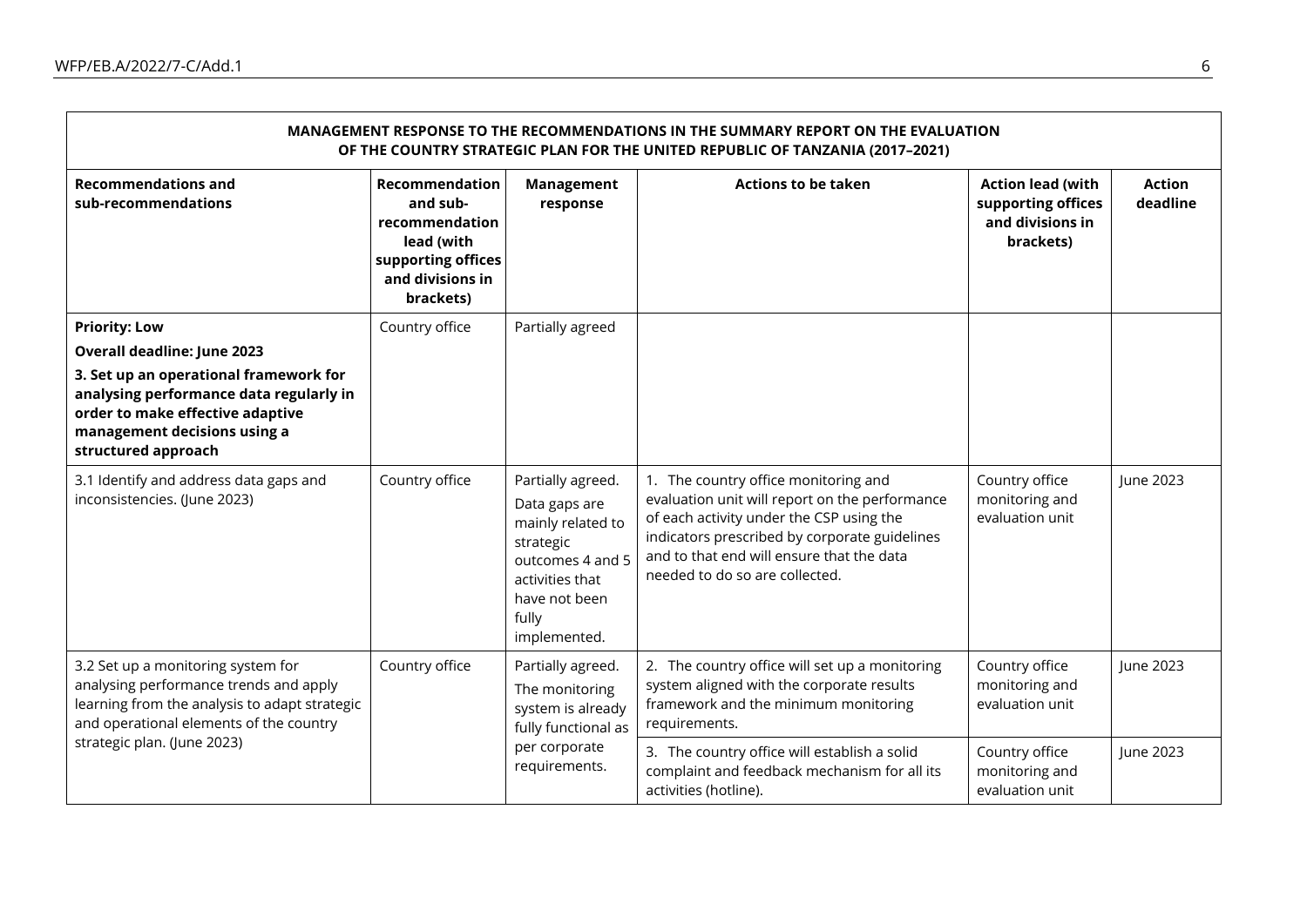| MANAGEMENT RESPONSE TO THE RECOMMENDATIONS IN THE SUMMARY REPORT ON THE EVALUATION<br>OF THE COUNTRY STRATEGIC PLAN FOR THE UNITED REPUBLIC OF TANZANIA (2017-2021)                                                                                                                                                                                                                                                                                                                                                                                                                                                                                                                                                                                                         |                                                                                                                   |                        |                                                                                                                                                                                                                                                               |                                                                                 |                           |  |  |
|-----------------------------------------------------------------------------------------------------------------------------------------------------------------------------------------------------------------------------------------------------------------------------------------------------------------------------------------------------------------------------------------------------------------------------------------------------------------------------------------------------------------------------------------------------------------------------------------------------------------------------------------------------------------------------------------------------------------------------------------------------------------------------|-------------------------------------------------------------------------------------------------------------------|------------------------|---------------------------------------------------------------------------------------------------------------------------------------------------------------------------------------------------------------------------------------------------------------|---------------------------------------------------------------------------------|---------------------------|--|--|
| <b>Recommendations and</b><br>sub-recommendations                                                                                                                                                                                                                                                                                                                                                                                                                                                                                                                                                                                                                                                                                                                           | Recommendation<br>and sub-<br>recommendation<br>lead (with<br>supporting offices<br>and divisions in<br>brackets) | Management<br>response | <b>Actions to be taken</b>                                                                                                                                                                                                                                    | <b>Action lead (with</b><br>supporting offices<br>and divisions in<br>brackets) | <b>Action</b><br>deadline |  |  |
| 3.3 Where information to inform decision<br>making is insufficient, generate a learning<br>agenda for addressing evidence gaps. A<br>learning agenda that is linked to<br>performance measurement and the<br>management decision making system<br>seems a natural fit for the country strategic<br>plan cycle, where lessons from one cycle<br>inform strategic repositioning and revisions<br>to programmatic approaches between<br>cycles. Specific areas for a learning agenda<br>that arose in the first country strategic plan<br>and that could be useful for the second<br>country strategic plan are a gender<br>assessment and investigation of the<br>reasons for annual fluctuations in minimum<br>dietary diversity and food<br>consumption scores. (June 2023) | Country office                                                                                                    | Agreed                 | 4. The country office will strengthen its<br>knowledge management and adopt the new<br>"evidence generation block" strategy for using<br>and generating evidence. This will include<br>learning from decentralized evaluations and<br>qualitative monitoring. | Country office<br>monitoring and<br>evaluation unit                             | June 2023                 |  |  |